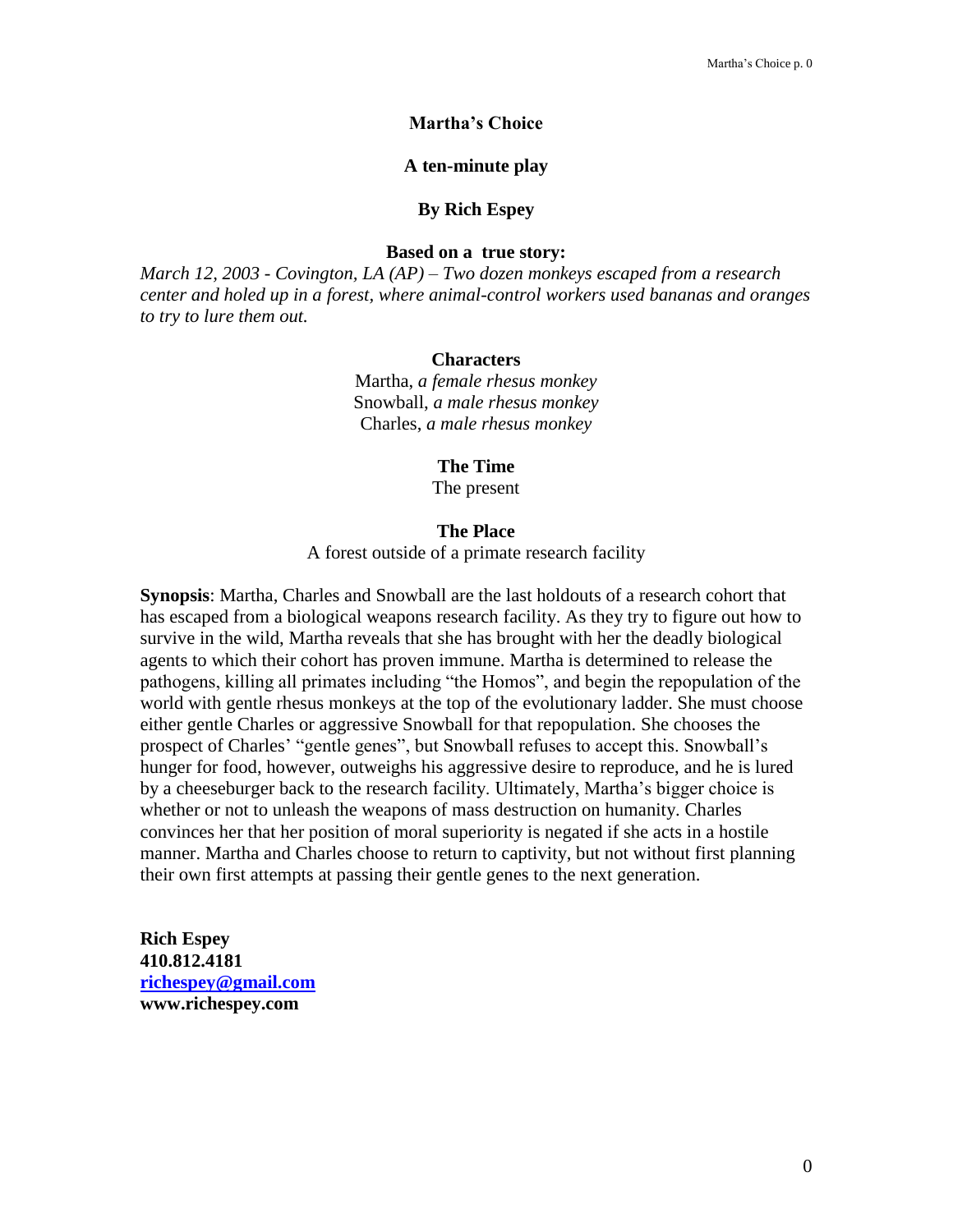# **Martha's Choice**

(*A forest. Some lab paraphernalia – glassware, instruments, bowls, a cardboard box. Snowball is rolling and playing. Charles, who wears glasses, is reading a book. Martha is looking out, calling off. They all assume a monkey-like posture.*)

# **MARTHA**

Ludwig! Come back! Be strong! You can hold out a little longer! Ludwig!!!! Damn! Now there's only three of us.

### **CHARLES**

He was hungry. I can't say that I blame him. We've missed two scheduled feedings.

# **SNOWBALL**

Hey, I'm hungry, too. You don't see me wussing out. (*beat*)What'd they offer up?

### **MARTHA**

What they always feed us. Bananas.

# **SNOWBALL**

Bananas! Again with the bananas. When what I really want is a nice, juicy, cheeseburger.

#### **CHARLES**

They're not going to give us cheeseburgers, Snowball. We're rhesus monkeys.

### **MARTHA**

We must be able to eat something out here...what about those berries?

#### **CHARLES**

You don't know if they're safe or not.

# **SNOWBALL**

What, you scared, wuss monkey?

#### **CHARLES**

I'm merely pointing out that we've never had to forage for our own foodstuffs before.

# **MARTHA**

Our ancestors managed to survive for millions of years in the wild. We just need to tap our primal urges.

## **SNOWBALL**

Let me show you how it's done.

(*He eats some berries, becomes ill and spits them out*.)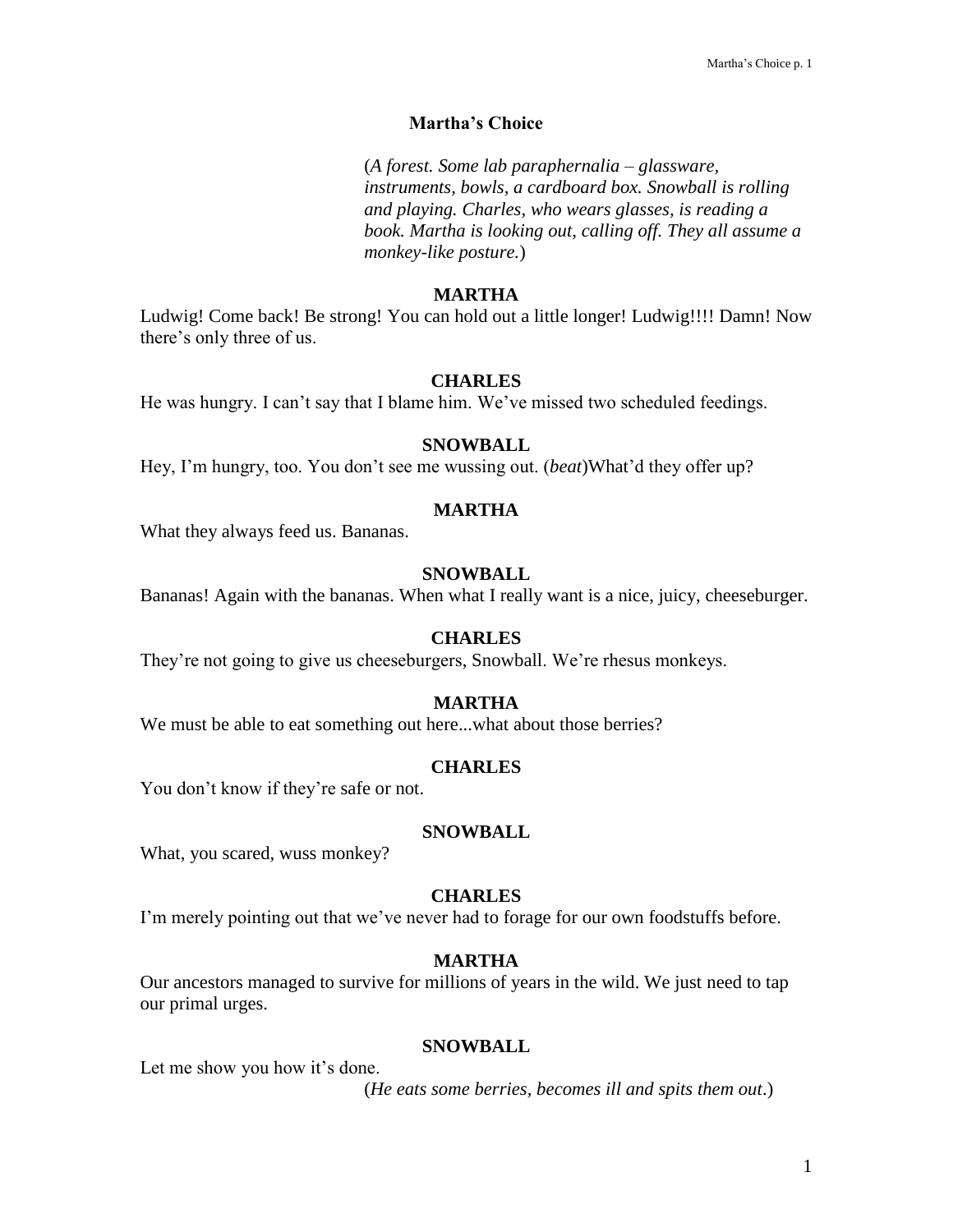You see, I told you that this plan was infeasible. We've been caged in the research facility all our lives -

# **SNOWBALL**

Shut up you little wuss!

# **MARTHA**

Snowball, please –

# **SNOWBALL**

Hey, at least I'm tryin' here, Martha. Not like foureyes who just sits there reading. You look like a homo with those things on!

# **CHARLES**

That is an insult! Never call me that again! I am not a Homo sapiens, I am a rhesus monkey, thank you very much!

# **MARTHA**

Charles, I'm sure Snowball didn't mean anything by -

# **SNOWBALL**

Why do you wear those stupid homo glasses, homo? Only homos wear those things.

# **CHARLES**

These spectacles were given to me after...after ...

# **MARTHA**

It's all right, Charles, you don't have to go there.

# **CHARLES**

No! They were given to me after they botched that frightful experiment on my corneas. Testing out laser eye surgery on rhesus monkeys! Another injustice! I suppose the Homo Sapiens felt remorseful, for once. At least I can still see clearly. And don't you question my monkeyhood, Snowball. I'm still here, keeping a stiff upper lip, after the rest of them gave up the minute they became a bit peckish.

# **SNOWBALL**

Well, maybe they just don't got what it takes to survive in nature!

# **MARTHA**

That's just it, Snowball! Of course they do. We all do! Our research cohort has been exposed to every virus, every bacterium, every parasite they can throw at us in their experiments. And we are the few who survived it all. What is it called, Charles?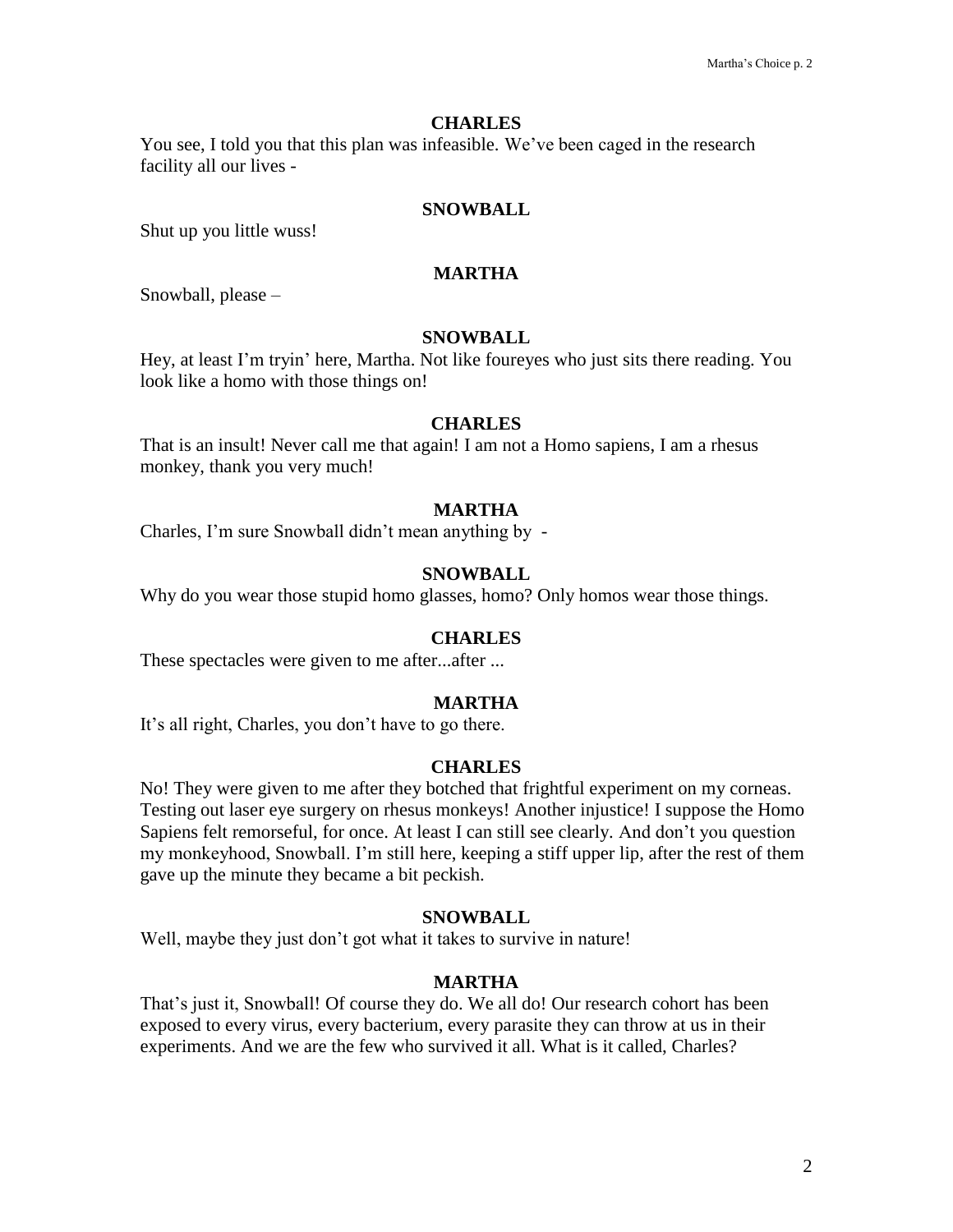Survival of the fittest. We are the most fit, simply because we have survived.

# **MARTHA**

We are the few with the genes to survive anything – bioterror, chemical attack, global warming, funding cuts – you name it. And now that we've escaped from our cages there is nothing that could destroy us. Nothing!

### **SNOWBALL**

Freedom, baby! That's what this is all about! Now let's kick some homo butt!

# **CHARLES**

How do you expect to do that without food resources? You didn't think of that, did you, Martha.

## **MARTHA**

I came up with the escape plan, didn't I? Give me a little credit here.

# **CHARLES**

Well, I will say your plan worked beautifully. Having us save our urine in jars for three weeks and then flood the control room with it during exercise time to short circuit the electric fence was a stroke of genius.

#### **SNOWBALL**

You saved it in jars? I just held it for three weeks. Man.

#### **MARTHA**

And now that we're free all we have to do is figure out how to survive in the wild and reproduce before we starve to death.

#### **SNOWBALL**

Yeah, babe! Let's get rrrready to rrrrrreproduce!

#### **CHARLES**

I think finding a means of sustenance is our primary need right now.

# **SNOWBALL**

Look, jerkoff, you're not helping any, reading a book just like the homos do.

#### **CHARLES**

Perhaps, Snowball, if you had ever tried to improve yourself rhesus monkeys wouldn't be in the state we're in today. We're completely at their mercy, unable to survive in our natural ecological niche -

### **SNOWBALL**

Reading is for homos! Homo wannabe!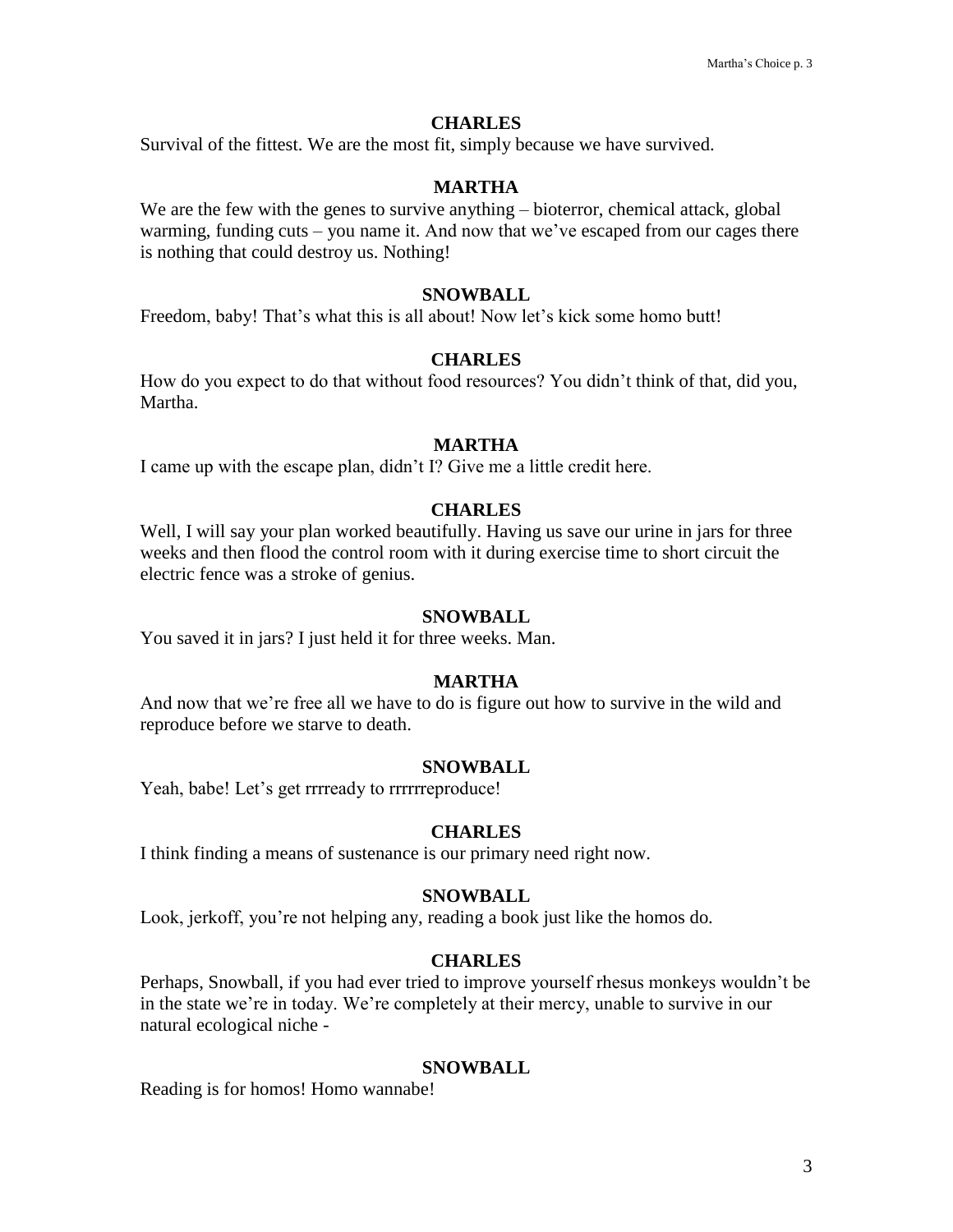If we're going to outlast our oppressor then we have to survive his world!

# **MARTHA**

(*indicating his "book"*) What is that, anyway?

# **CHARLES**

It's a book of pages and pages of letters! I think it may be the genetic code! (*It's a book of Word Search puzzles*.) I took it from my keeper when we escaped. I think it holds the secrets about our genes, about why we're the only ones who are resistant to every known pathogen.

# **MARTHA**

Is it our code or theirs?

# **CHARLES**

It...doesn't say. I can't read that well yet. But if I can figure this out, Martha, then we -

### **SNOWBALL**

Who gives a baboon's ass? You shoulda took some food!

# **CHARLES**

It's important to understand natural history! Haven't you ever listened to them? Our genetic code is ninety-five percent similar to the Homo sapiens.

# **MARTHA**

Ew. So?

### **CHARLES**

About ten or eleven million years ago we and the Homos shared a common ancestor -

## **MARTHA**

Wait, you're saying we're related to them?

# **SNOWBALL**

Baby, this guy is a whack job!

### **CHARLES**

Hear me out, Martha. We and the Homos are both branches on a family tree that goes back millions and millions of years to a common ancestor. One of the branches became us, one became them, one became orangutans, one baboons, one gorillas, one became chimpanzees – they share ninety-nine percent of their genes with the Homo sapiens.

# **MARTHA**

Poor things.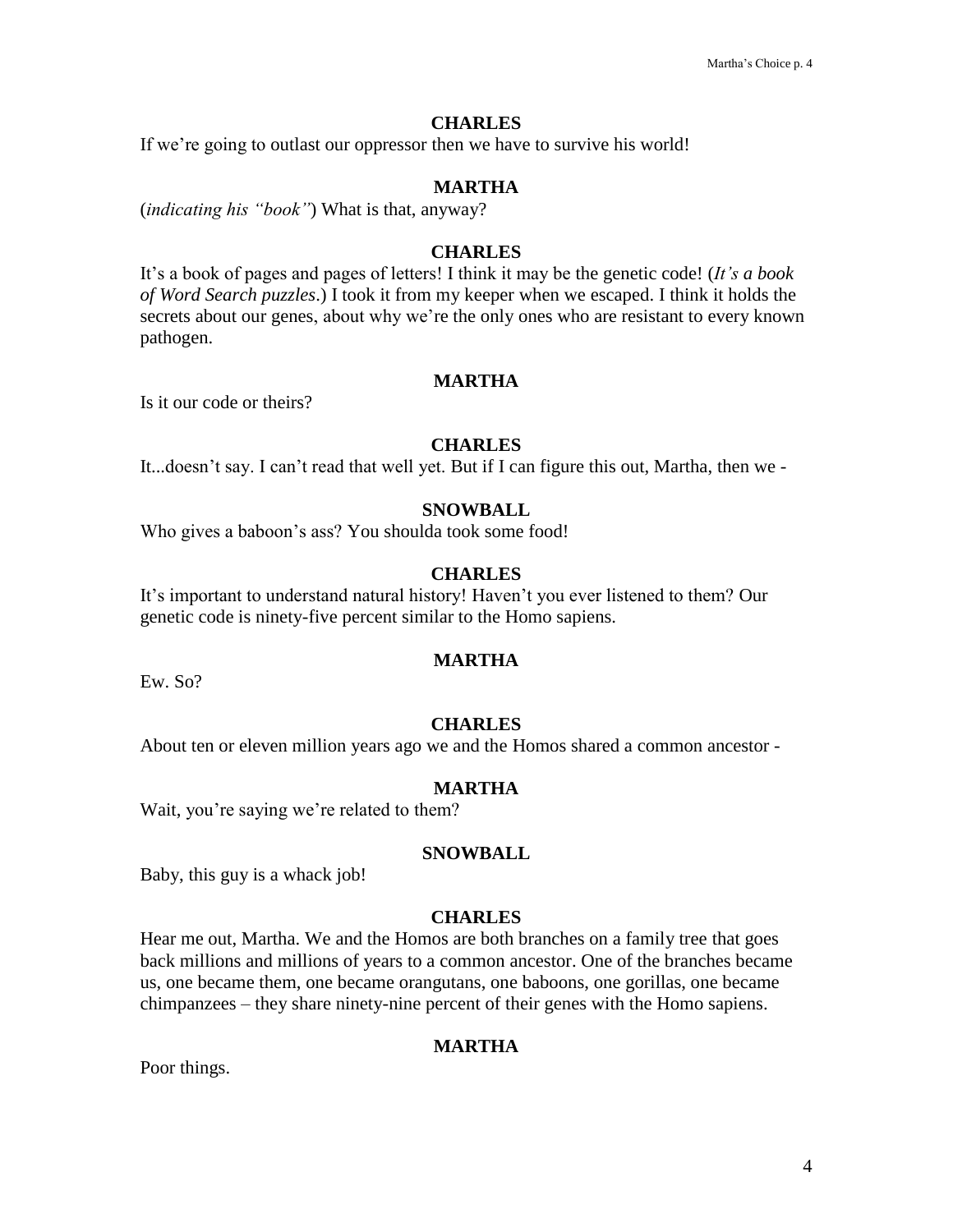A few genes of difference – that's all.

# **MARTHA**

But somehow that tiny difference was enough to put the Homo sapiens in charge.

### **SNOWBALL**

Yeah, they think they run the whole show.

# **CHARLES**

Well, considering that they're the ones who put everyone else in cages, I guess, in fact, they do. Now if we could just figure out what the precise difference is...

# **SNOWBALL**

Yeah, what do they got that I ain't got? Let me see that.

# **MARTHA**

Who cares! I don't want to be like them! I'm glad we're different!

# **SNOWBALL**

Yeah, so shut your banana hole, ya nimrod!

## **MARTHA**

What have rhesus monkeys done for the last ten million years? We have lived in peace and harmony with our neighbors. What has Homo sapiens done since the big split? Nothing but war, conflict, violence, destruction, enslavement of other species.

### **CHARLES**

I do cringe when I see what they've done to the canines and the felines.

#### **MARTHA**

And the poor bovines! They eat them!

# **CHARLES**

Bovine. It's what's for dinner.

# **SNOWBALL**

I wouldn't mind a cheeseburger right now myself.

# **MARTHA**

But if we were in charge of the whole shebang, the world would be a kinder, gentler place! And if we can just fill the planet with enough gentle rhesus monkeys, we can set things straight.

# **SNOWBALL**

Yeah, baby, let's get it started!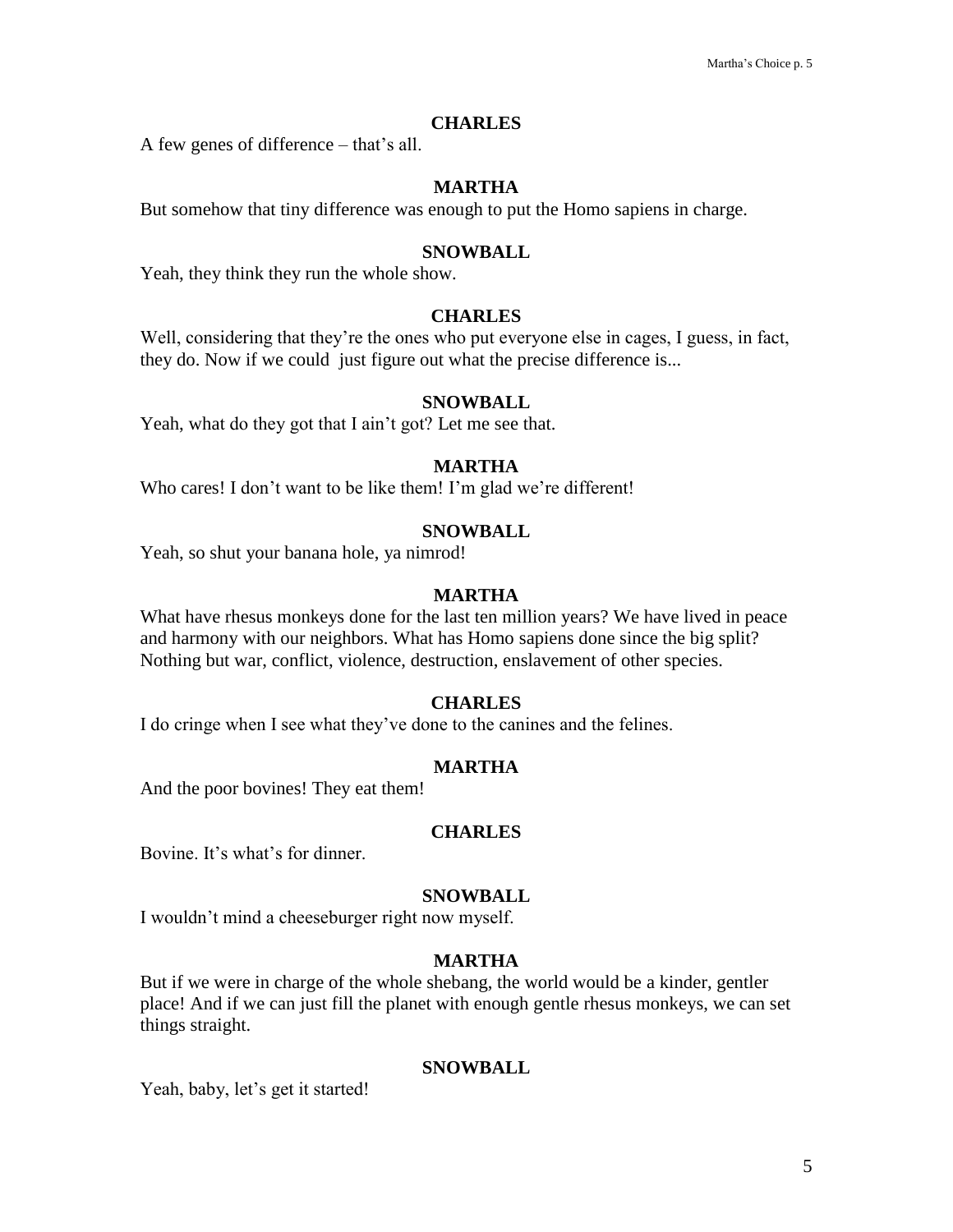## **MARTHA**

Easy, Snowball.

## **SNOWBALL**

I got primal urges, baby! And don't call me Snowball! It's a dumb name the Homos gave me. Now that I'm free I'm gonna call myself...let's see...Boddabanga! What do you think of that?

# **MARTHA**

I think it's time rhesus monkeys were in charge. We will be kind and gentle leaders for this planet! The Homo sapiens are a threat to everything. And we need to address this threat before it destroys the world!

# **CHARLES**

But there are six billion of them!

# **MARTHA**

Maybe not for long.

(*She reveals a cardboard box*.)

### **CHARLES**

What is that?

#### **MARTHA**

Just a little something I grabbed during the escape.

#### **SNOWBALL**

Our afternoon crunchy treats?

# **MARTHA**

Every biological agent we've been exposed to. All of the viruses, bacteria and parasites they've been injecting into us. All of the infectious diseases we've proven our immunity to. How ironic. They used us in their experiments to create weapons of mass destruction, and in turn, created superior beings, immune to those very weapons. And now we have the weapons.

#### **SNOWBALL**

I wish they were crunchy treats.

# **CHARLES**

How can you be certain we're immune to what's in all of those tubes?

#### **MARTHA**

Are you kidding? They walk in to our room dressed head to toe in rubber suits and hoods and gloves and stick us full of all sorts of crap they're scared to death to come within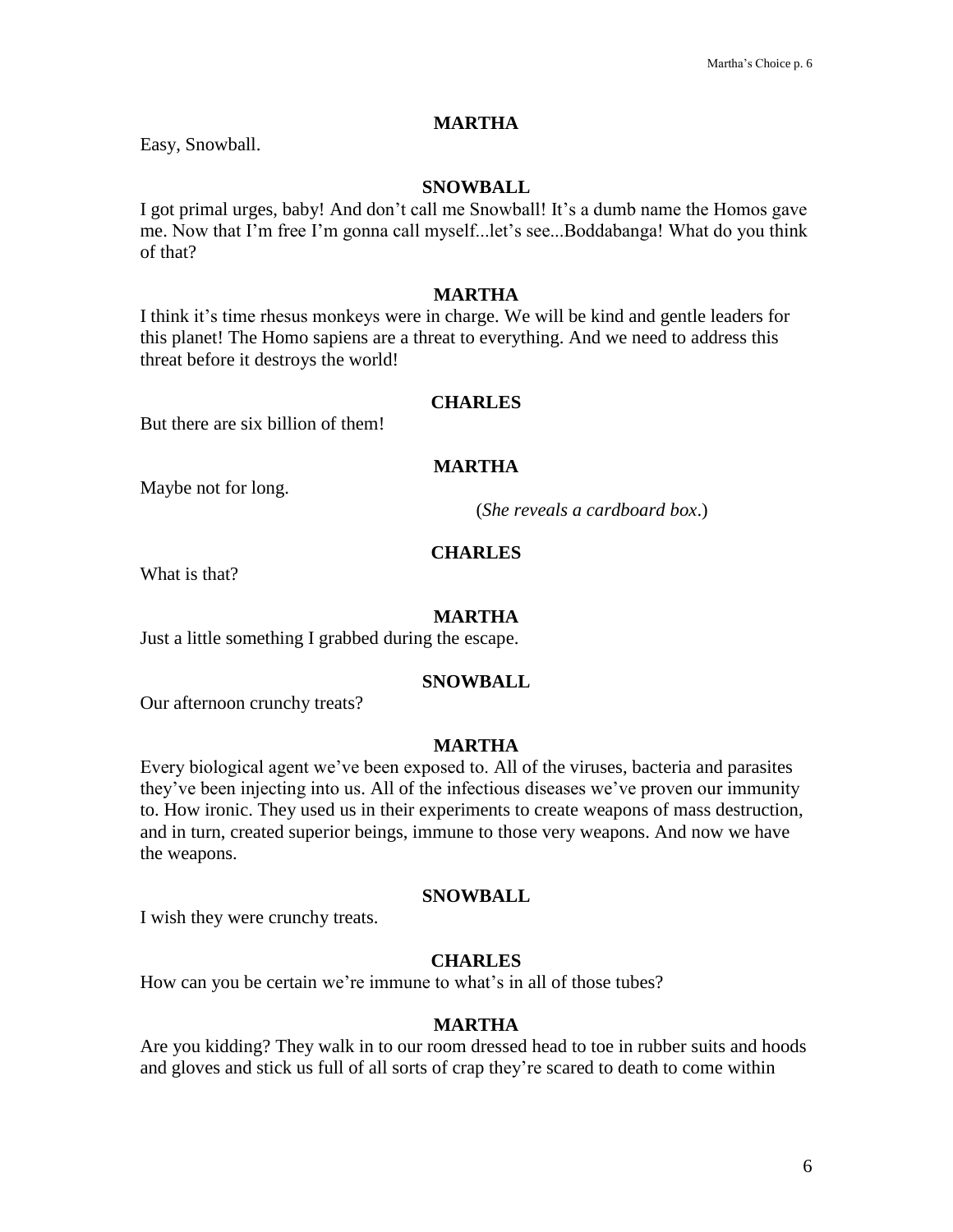three feet of while we have to freakin' lick the residue off our naked asses! And we're still here, aren't we? We must be immune!

### **SNOWBALL**

That's right, baby! Bring it on! Ain't no bacteria gonna mess with Boddabanga!

### **CHARLES**

Still, you can't be sure...

## **SNOWBALL**

Don't listen to wuss monkey, here. You ready to get it on, baby?

#### **CHARLES**

You need to be careful with those vials!

# **MARTHA**

As soon as I open these vials every primate on the planet will be exposed and...well, let's just say they won't be a problem anymore. Today we undo million years of erroneous evolution and install a new world order!

## **CHARLES**

But they're all going to...

#### **MARTHA**

Our research cohort will survive and the rest of the primates – including the Homo sapiens – will be gone. Well, except for maybe a few hearty baboons and gibbons, but I think that would be OK.

### **CHARLES**

And then we repopulate the world?

# **MARTHA**

With rhesus monkeys on top!

### **SNOWBALL**

Speaking of rhesus monkeys on top, let's get started repopulating. I'm gettin' kind of hungry here.

#### **MARTHA**

I need to speak to the two of you about that. You two are the last holdouts who haven't let a little hunger take their eyes off the prize. I'm going to need to choose one of you to start the repopulation of the world.

## **SNOWBALL**

You gotta choose between me and four eyes? Baby, ain't no competition whatsoever!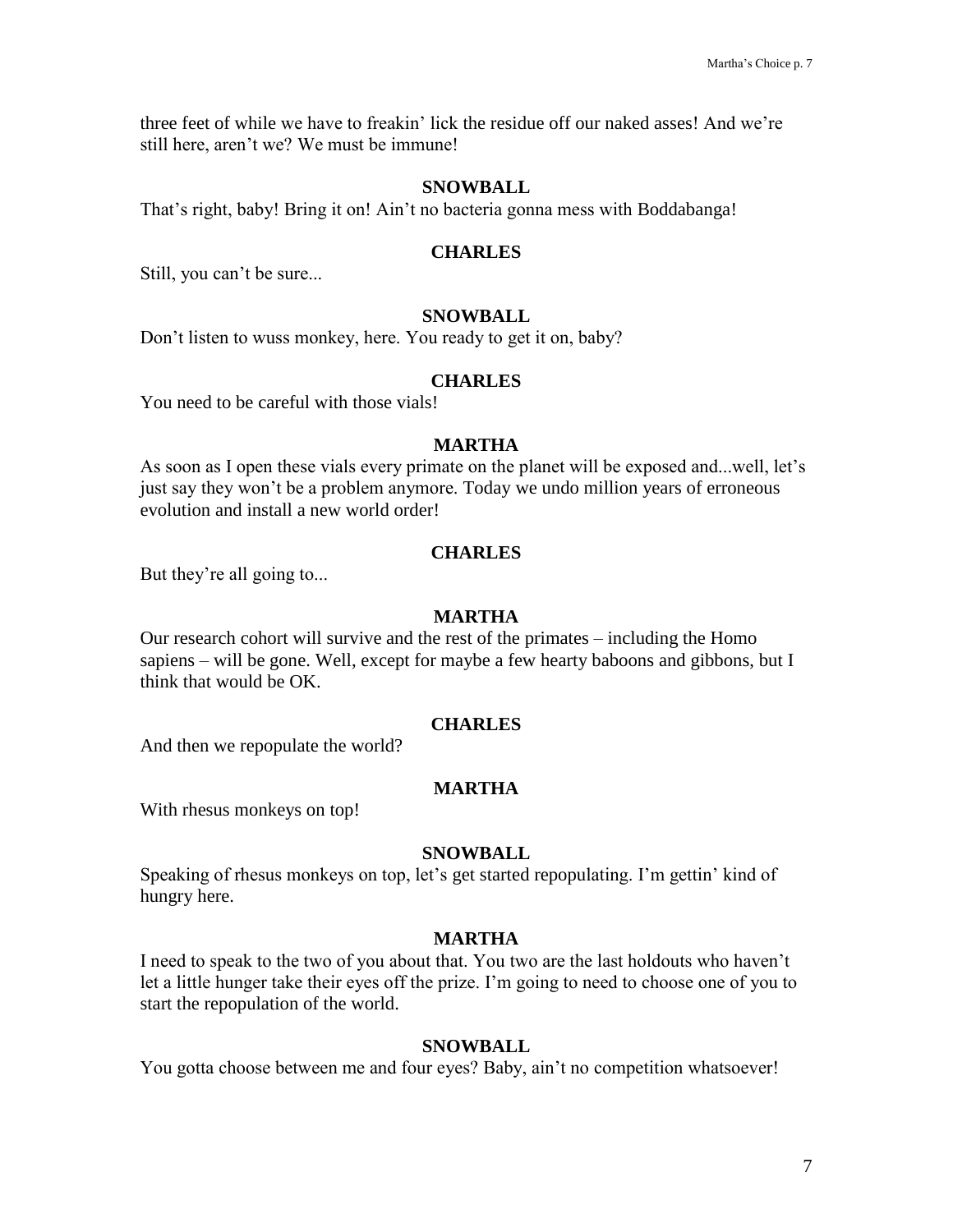Now look here, Snowball, I happen to think that my genetic makeup would be quite propitious for a new world.

# **SNOWBALL**

You ain't got what it takes, wussie monkey! It was probably your wussie genes that let the Homos take over in the first place!

(*He challenges CHARLES*.)

# **CHARLES**

The meek shall inherit the earth!

### **SNOWBALL**

You ain't gettin' with Martha! It's gonna be my genes! (*A tussle*.)

# **MARTHA**

Stop it! Both of you! This is exactly how the male Homo sapiens behave! Too much aggression! Not enough altruism. Their males ruined it! Our males will not!

#### **SNOWBALL**

Here we go. It's always the males' fault, isn't it?

#### **MARTHA**

It is! Who built all their weapons? The males did.

#### **CHARLES**

You don't know that for certain.

# **MARTHA**

Sure I do! You know why? Because they shaped them like their own penises, that's why! Spears, arrows, guns, rifles, torpedoes, intercontinental ballistic missiles – all just angry extensions of their own rigid member.

#### **SNOWBALL**

Yeah, speaking of that  $-$ 

#### **MARTHA**

The point is we need a new world free from that aggression, with none of those angry genes in the population. We need to start anew with gentle genes, not mean genes! I'm only going to mate with someone with gentle genes.

#### **CHARLES**

"Shall I compare thee to a summer's day?"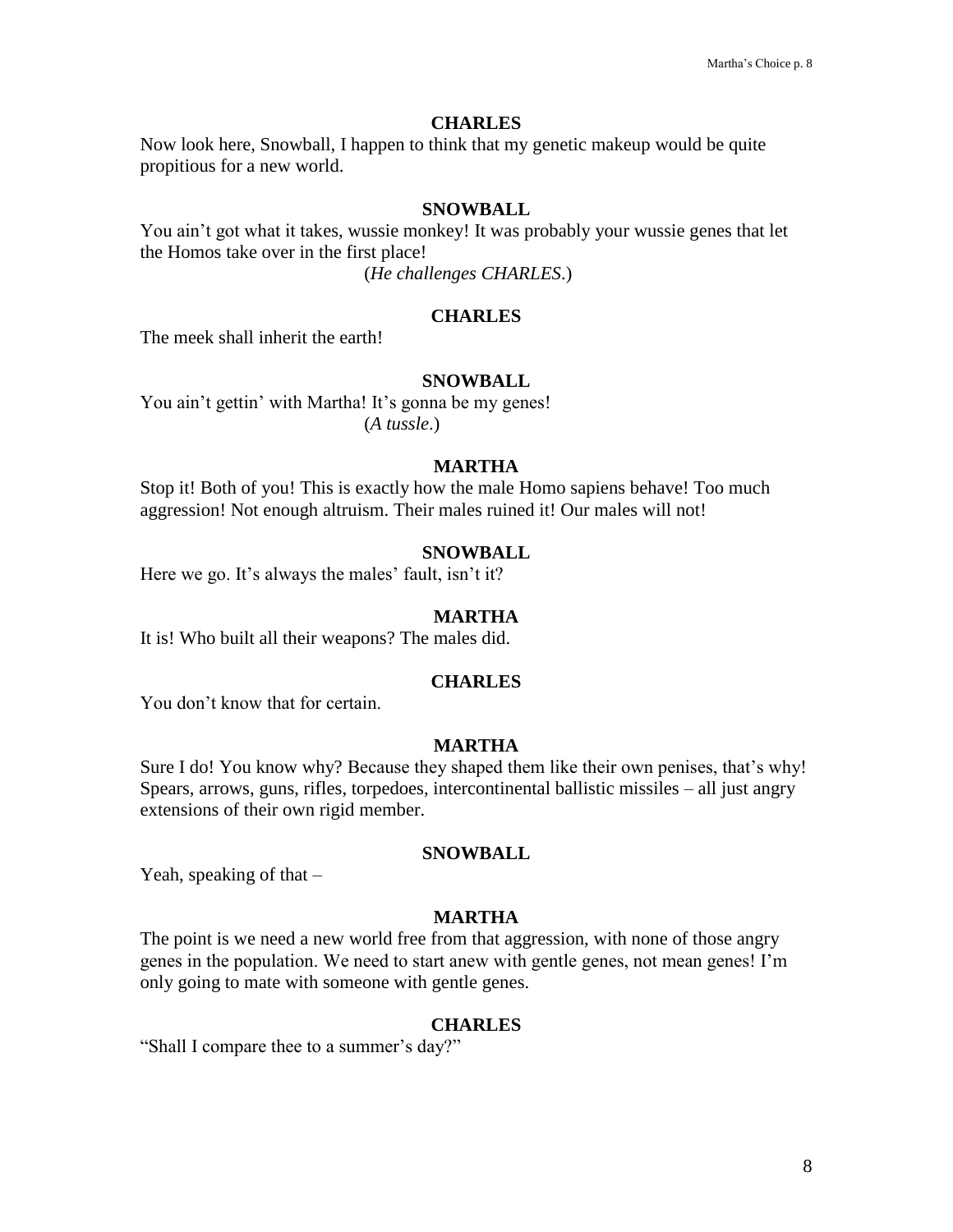### **SNOWBALL**

Um...geez, baby, I think you're a total hottie, OK, I wanna get with you...

# **MARTHA**

I'm sorry, Snowball –

# **SNOWBALL**

Boddabanga!

# **MARTHA**

But Charles has the gentler genes. I'm going to mate with Charles.

#### **SNOWBALL**

That's what you think, baby.

(*He wrestles with CHARLES, knocking him down. He then picks up MARTHA, carries her over his shoulder and begins to exit. He notices something in the distance.*)

Hey, look at that homo! Is that a cheeseburger? He's gonna give me his cheeseburger!! See, I told you if we held out long enough they'd offer up some better chow! (*He drops MARTHA and exits.*)

# **MARTHA**

Charles, are you all right?

## **CHARLES**

I'm fine. My ego is a little bruised, but otherwise I'm fine.

# **MARTHA**

There's nothing to be embarrassed about. I told you, gentle genes. We can restart the world with gentle genes. I just break these vials and everyone dies.

#### **CHARLES**

What about Snowball and the others? They're all immune, too. They won't die.

### **MARTHA**

They're locked in their cages. We can't unlock them. We don't have opposable thumbs yet. It will be a wonderful new world, Charles! Kinder! Gentler!! (*She raises the box over her head and lets out a shriek.*)

#### **CHARLES**

Martha! If you kill them, then, then....

# **MARTHA**

Goodbye aggressors!! Farewell savage evildoers!! Here's to a new world order!!! GOD BLESS RHESUS MONKEYS!!!!